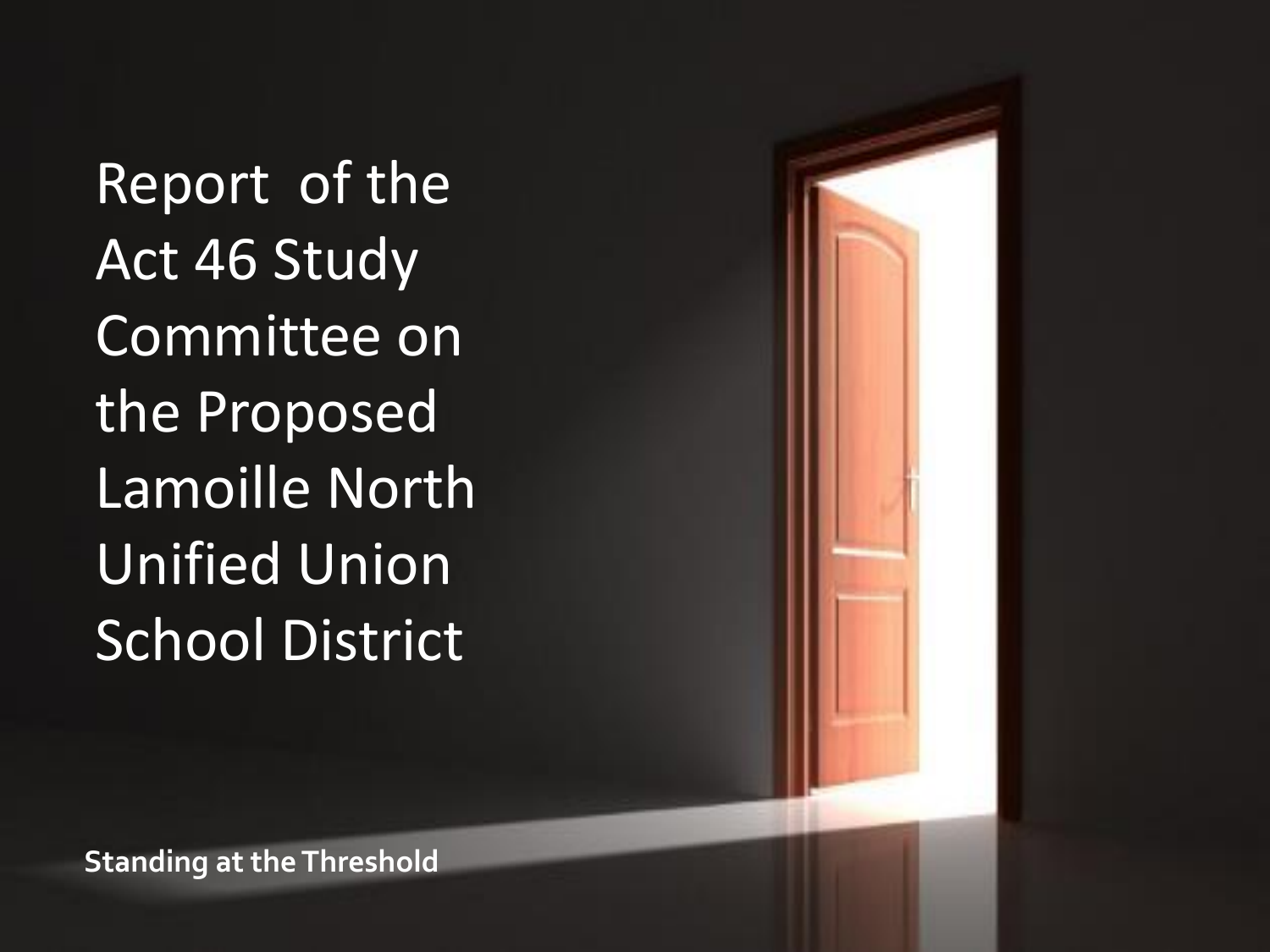### *Guiding Principles Aligned with Culture and Belief*

- 1. A unified union school district must lead to greater equity, increased learning opportunities, better outcomes, and an enhanced experience for all our students.
- 2. A unified union school district must make education more affordable today and into the future.
- 3. All of our towns must have equitable representation, participation, and voice.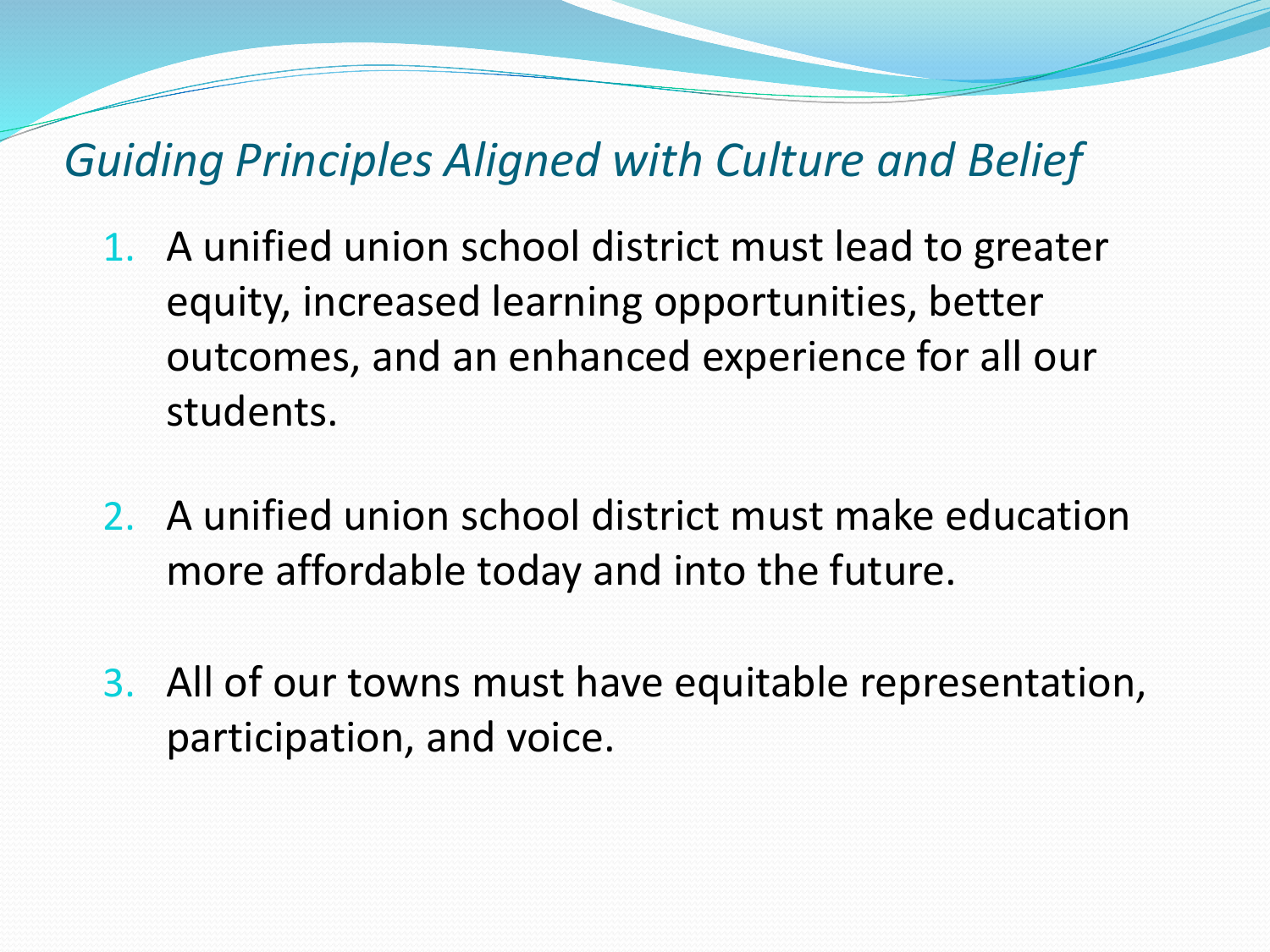### *The Study Process*

- All 6 town school boards voted unanimously on August 24, 2015, to form a Study Committee
- Committee charge was to explore Act 46 governance structure aligned with principles
- The 14-member committee has met eight times from September through January.
- Meetings were **open to the public.** 
	- Generated Opportunities & Challenges
	- Explored Cost Savings
	- Engaged in Community Outreach six Public Forums
- Drafted Articles of Agreement
- A website was developed **housing all of the information considered by the committee** in its deliberations [\(http://www.lnsu.org](http://www.lnsu.org/)).
- During the month of November 2015, all six towns held public forums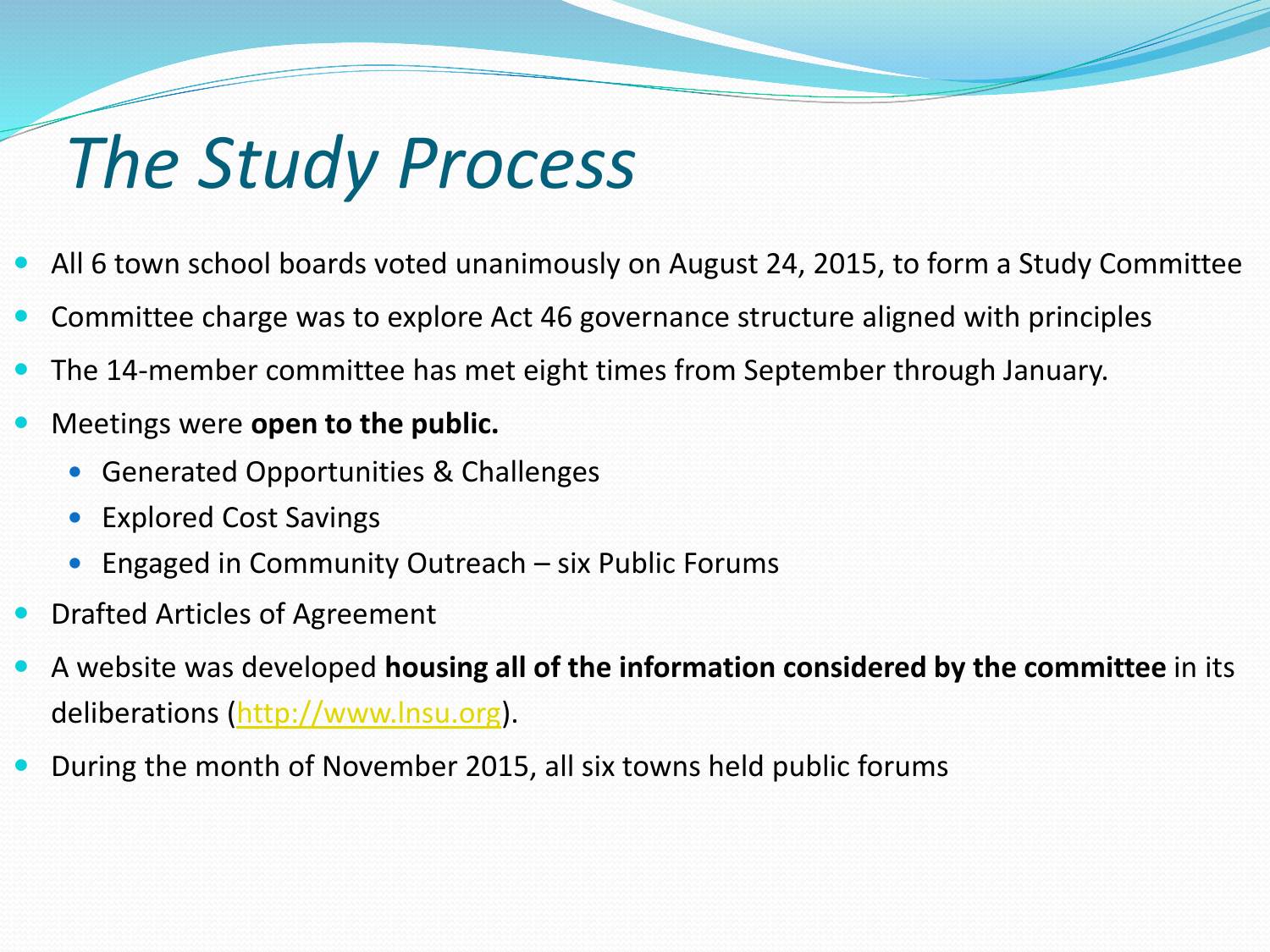### *Benefits of a Unified Union could include:*

- Creating a PreK-12 Single Education Community with Shared Services
	- Teaching and Learning Efficiencies
		- Common, seamless curriculum
		- Shared professionals and resources
		- Leverage the talents and expertise of our teachers & staff
		- Exchange best practices from each and all schools
		- Greater consistency in the preparation of PreK-6 students
		- More seamless 6th-7<sup>th</sup> grade transition for students
		- Consistency of opportunity, quality, and equity
		- Opportunities for implementing Vermont's Education Quality Standards for teaching, learning, and accountability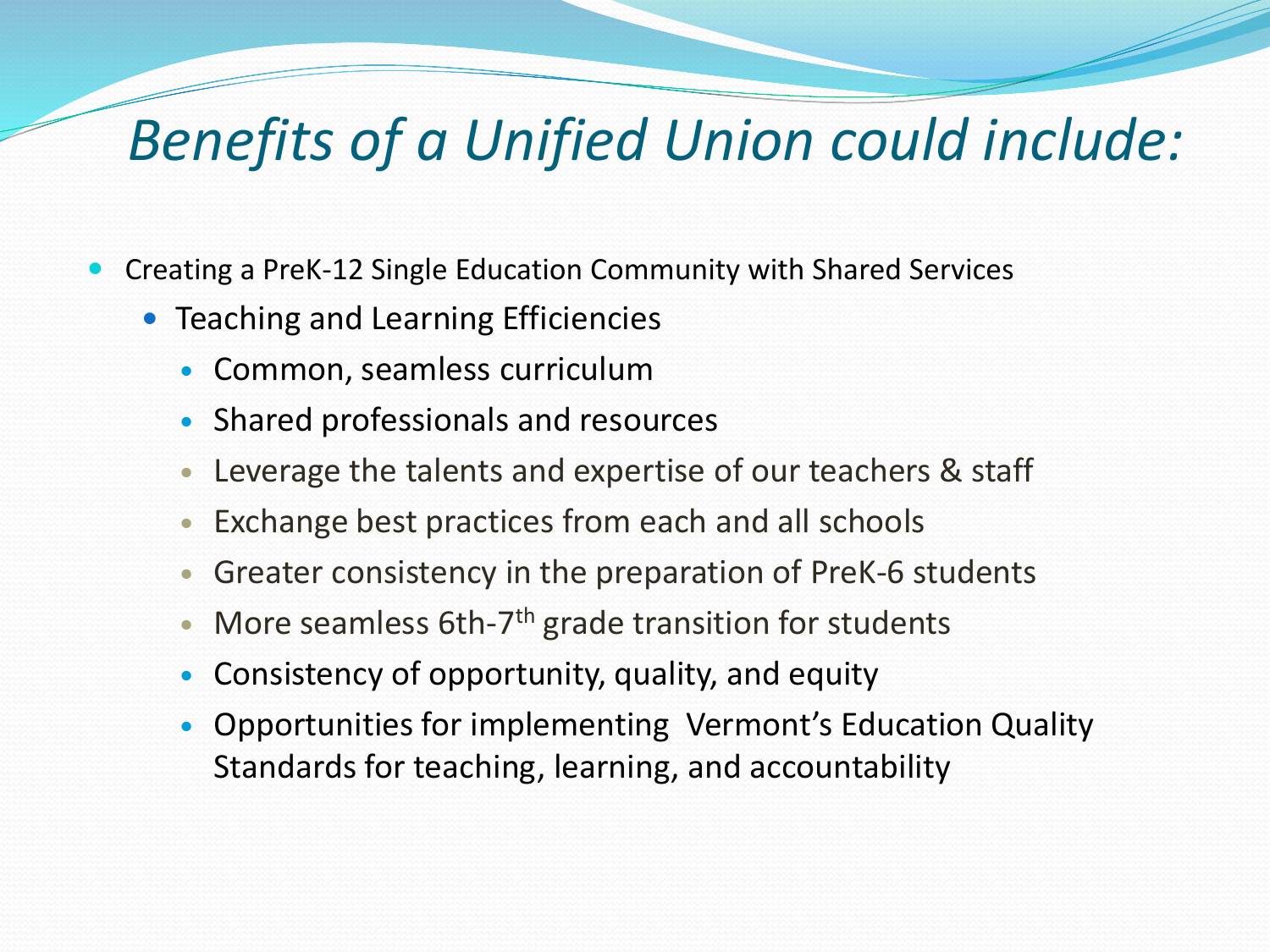## *Benefits Could Include: (continued)*

- Governance and Operational Efficiencies
	- 1 budget, not 9
	- 1 board, not 8
	- Centralized services
	- Greater understanding and management of resources across PreK-12
	- Less complexity, one governance structure.
	- Time and resource savings to deploy resources back to schools
	- Board member service and retention (recruitment, meeting quorums)
	- Reduced duplication of effort by boards
	- Tax Incentives for 5 years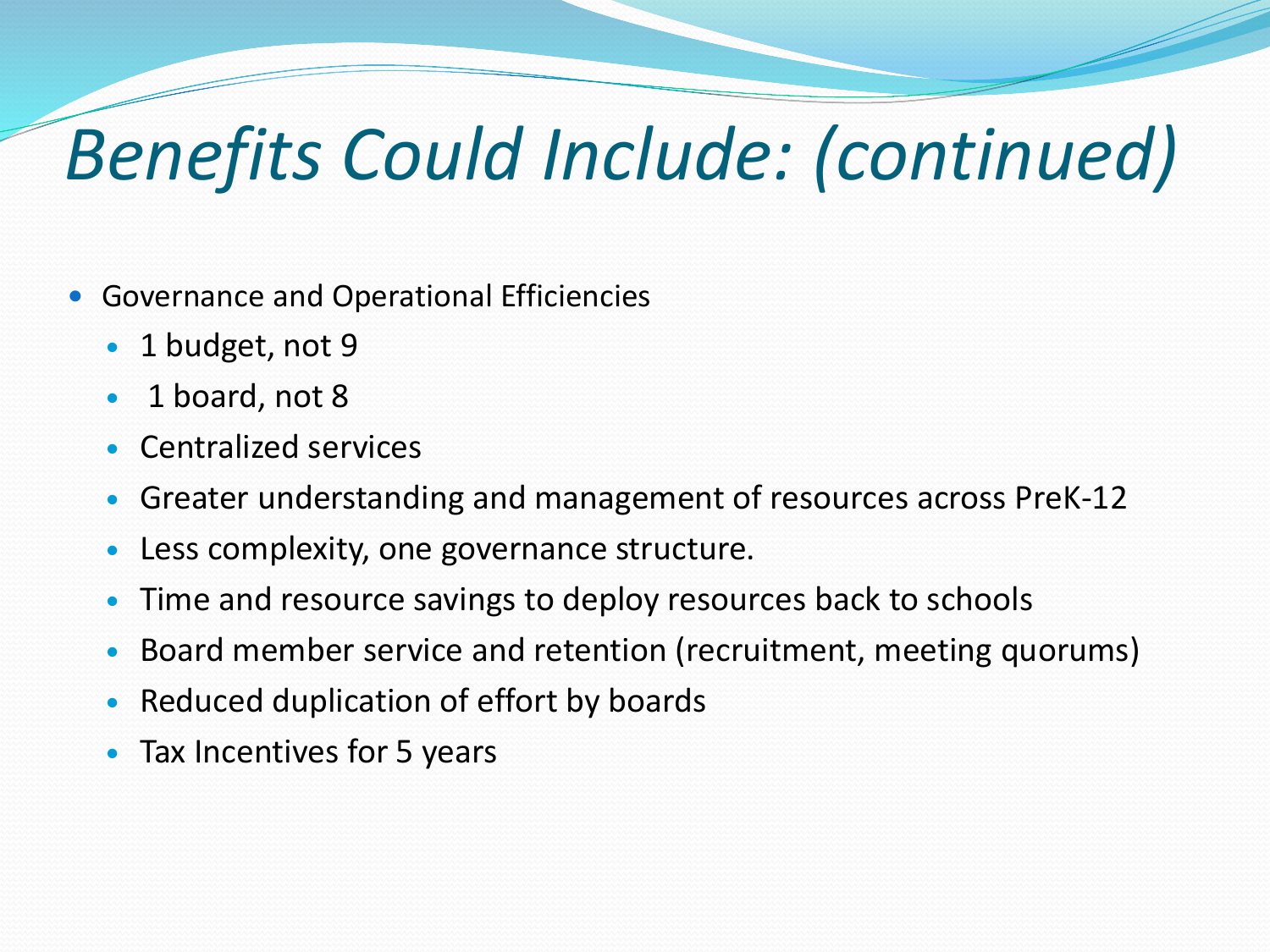## *Benefits: (Continued)*

- Cost Saving Opportunities
	- Greater predictability
	- Economies and efficiencies of scale in operations
	- Better ability to absorb fluctuations in costs
	- Reduces the number of State, Federal, and IRS reports and eliminates intergovernmental accounting transactions
	- Reduces the number and Expense of independent audits
	- Lowers the possibility of exceeding the excess spending tax penalty threshold
	- Maintains equalized pupil "hold harmless" protection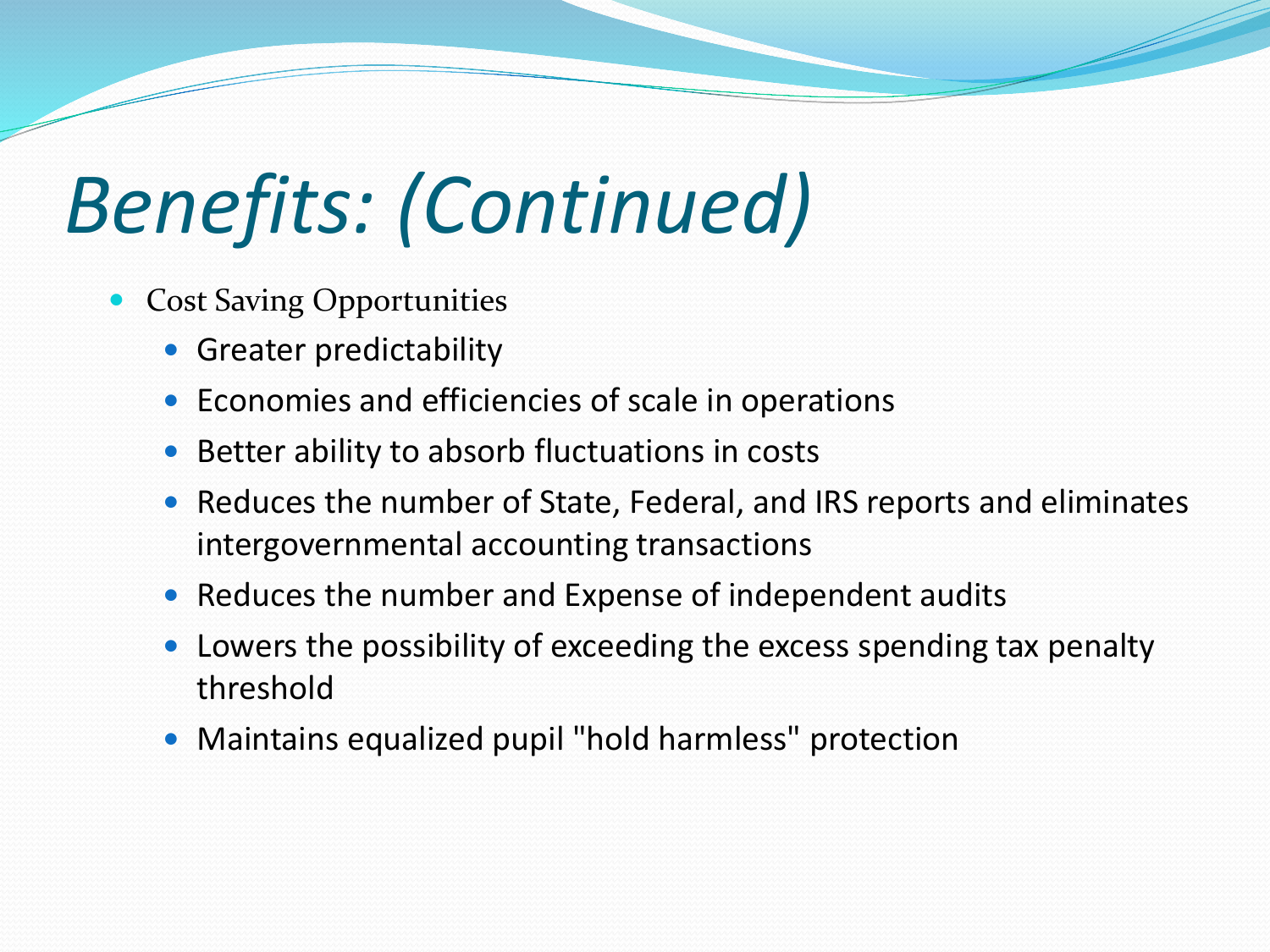### Accelerated Transition Incentives

#### Vote of Electorate by 7/1/16 Single District by 7/1/17



#### If only 4 towns vote to unify, Tax Reduction is less for the 4, zero for the other 2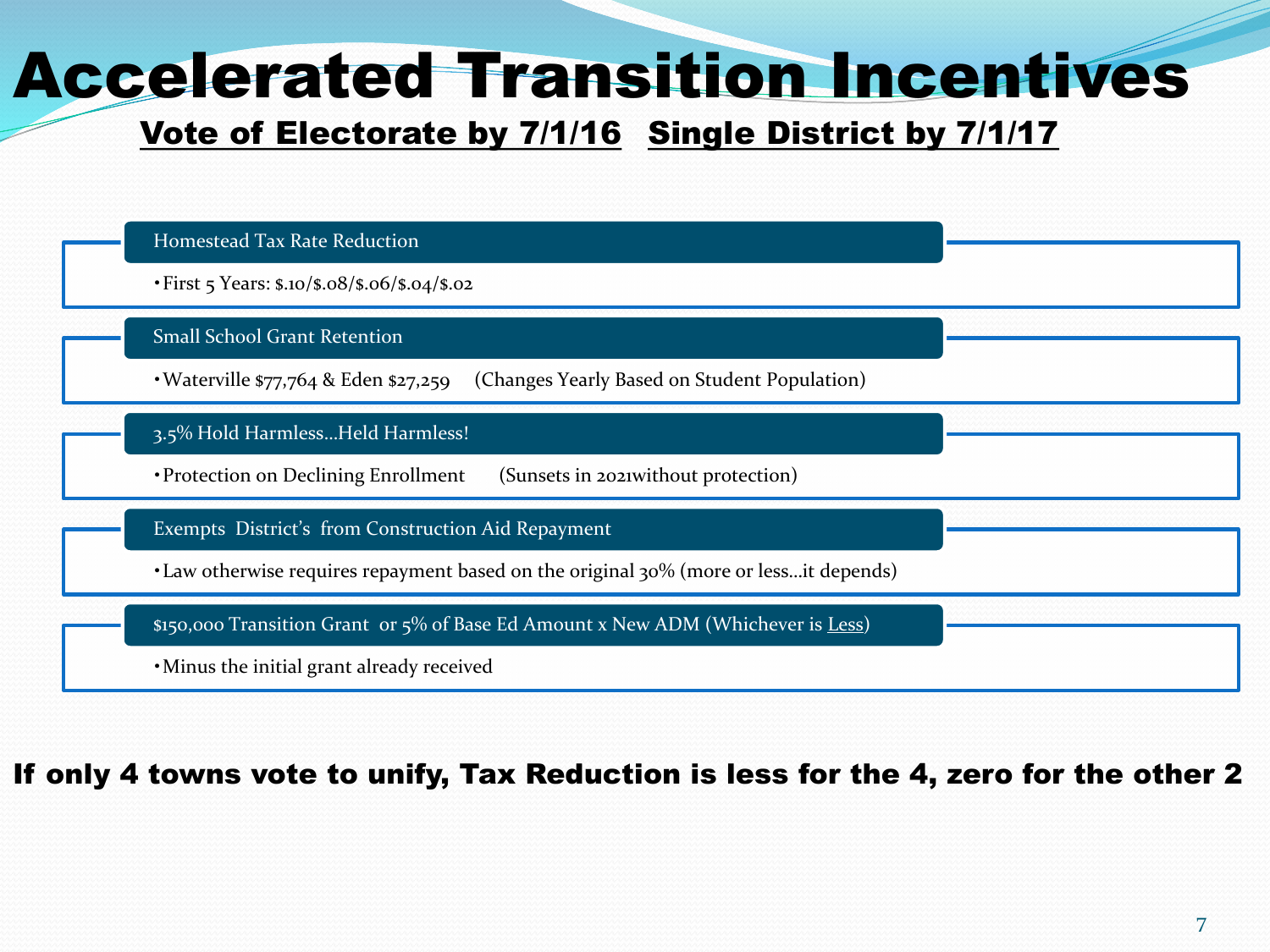### What Would Accelerated Adoption Mean For Eden's Tax Rate and Taxes?

| <b>UU Rate</b>     | \$1.5175 | \$1.5175 | \$1.5175         | \$1.5175    | \$1,5175    | \$1,5175 | \$1,5175    | \$1,5175 |
|--------------------|----------|----------|------------------|-------------|-------------|----------|-------------|----------|
| Incentive          |          |          | \$0.1000         | \$0.0800    | \$0.0600    | \$0.0400 | \$0.0200    | \$0.0000 |
| Incentive Rate     |          |          | \$1.4175         | \$1.4375    | \$1.4575    | \$1,4775 | \$1.4975    | \$1.5175 |
|                    | FY16     | FY17     | FY <sub>18</sub> | <b>FY19</b> | <b>FY20</b> | FY21     | <b>FY22</b> | FY23     |
| Eden Homestead Tax | \$1.6431 | \$1.6431 | \$1.4175         | \$1.4375    | \$1.4575    | \$1,4775 | \$1.4975    | \$1.5175 |

#### **Eden Homestead Tax**

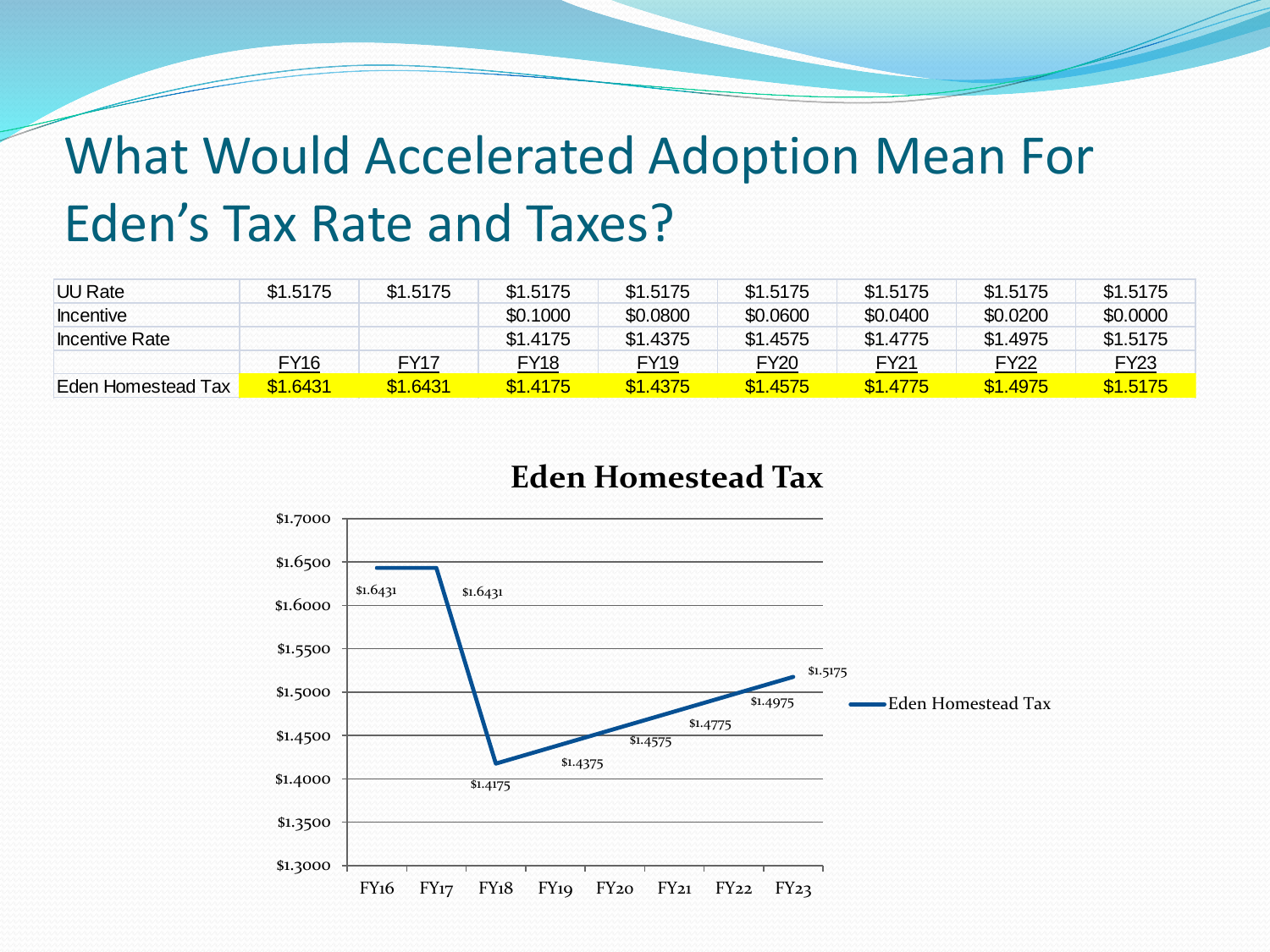## *Challenges*

- While the Committee believes the "pros" outweigh the "cons" when it comes to bringing this decision to the voters, potential challenges include loss of local control and fear of the unknown
- Teaching and Learning:
	- Reluctance in switching to unfamiliar curriculum
	- Teacher mobility may cause anxiety
	- Student movement difficult (5-year protection from closing any school)
	- Equity could decrease quality
- Operational Challenges:
	- Loss of local boards identity
	- Greater control to the SU and to the state
	- Real estate ownership and indebtedness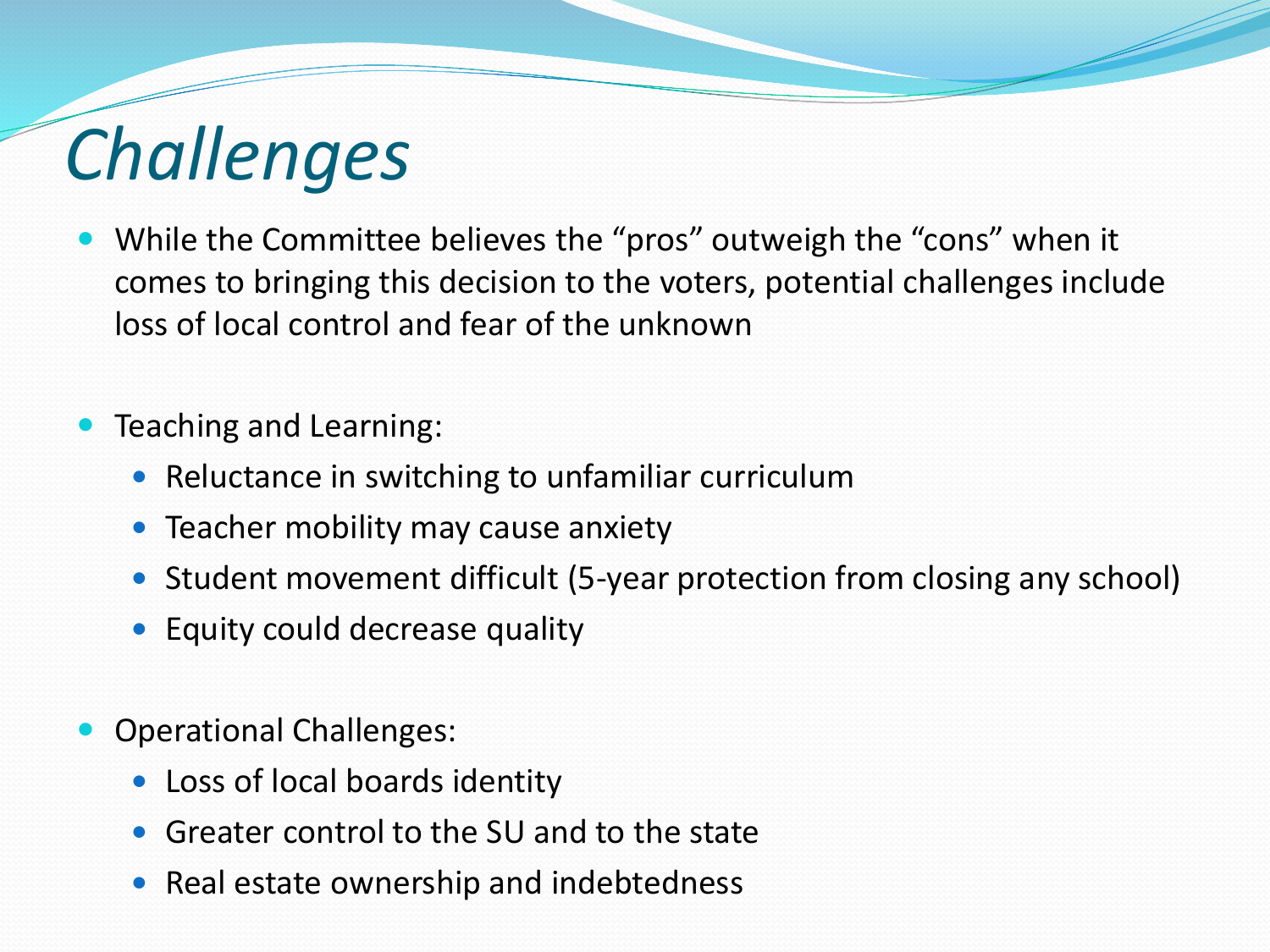## Bonded Indebtedness

|                              |                           |                                 | Payments due | <b>Balance of bond</b>             |                                 |
|------------------------------|---------------------------|---------------------------------|--------------|------------------------------------|---------------------------------|
| <b>School</b>                | Last Yr of bonded debt    | <b>FY17 Debt</b>                | 2021         | principal in 2021                  |                                 |
|                              |                           |                                 |              | <b>BEGIN PRINCIPAL PAYMENTS IN</b> |                                 |
| Hyde Park Elementary         | N/A                       |                                 |              | 2021 or 2022                       |                                 |
| <b>Eden Central</b>          | January 2032 - FY '32     | \$<br>17,491.00                 | \$645        | \$25,000.00                        | (pending forgiveness DWGPD)     |
| Eden Central                 | December 2035 - FY '36    |                                 | \$45,151     | \$461,250.00                       |                                 |
| <b>Waterville Elementary</b> | December 2016 - FY '17    | <b>Interest Only if new</b>     | \$0          | N/A                                |                                 |
|                              |                           | <b>HPES Bond will be offset</b> |              |                                    |                                 |
|                              |                           | by retirement of                |              |                                    |                                 |
| <b>Belvidere</b>             | December 2017 - FY '18    | <b>Waterville and</b>           | \$0          | N/A                                |                                 |
| LUSD <sub>18</sub>           | December 2020- FY '21     | <b>S</b><br>41,070.00           | \$472,981    | \$0.00                             |                                 |
| LUSD <sub>18</sub>           | December 2026 - FY '27 \$ | 600,700.00                      | \$510,838    | \$2,325,000.00                     |                                 |
| LUSD <sub>18</sub>           |                           |                                 |              |                                    | \$40,000 paid off in Dec. 2016  |
| LUSD <sub>18</sub>           | October 2021 - FY '22     | \$<br>597,797.00                |              |                                    |                                 |
| Johnson Elementary           |                           | 31,536.00                       |              |                                    | \$190,000 paid off in June 2016 |
| Johnson Elementary           | November 2029 - FY '30    | \$<br>207,346.00                | \$112,039    | \$771,923.00                       |                                 |
| Cambridge Elementary         | December 2025 - FY '26 \$ | 444,980.00                      | \$380,213    | \$1,525,000.00                     |                                 |
| Total                        |                           | 1,940,920.00                    | \$1,521,867  |                                    |                                 |

**Strategy to delay principal payment for 5 years to absorb new debt as old debt retires to even-out expense**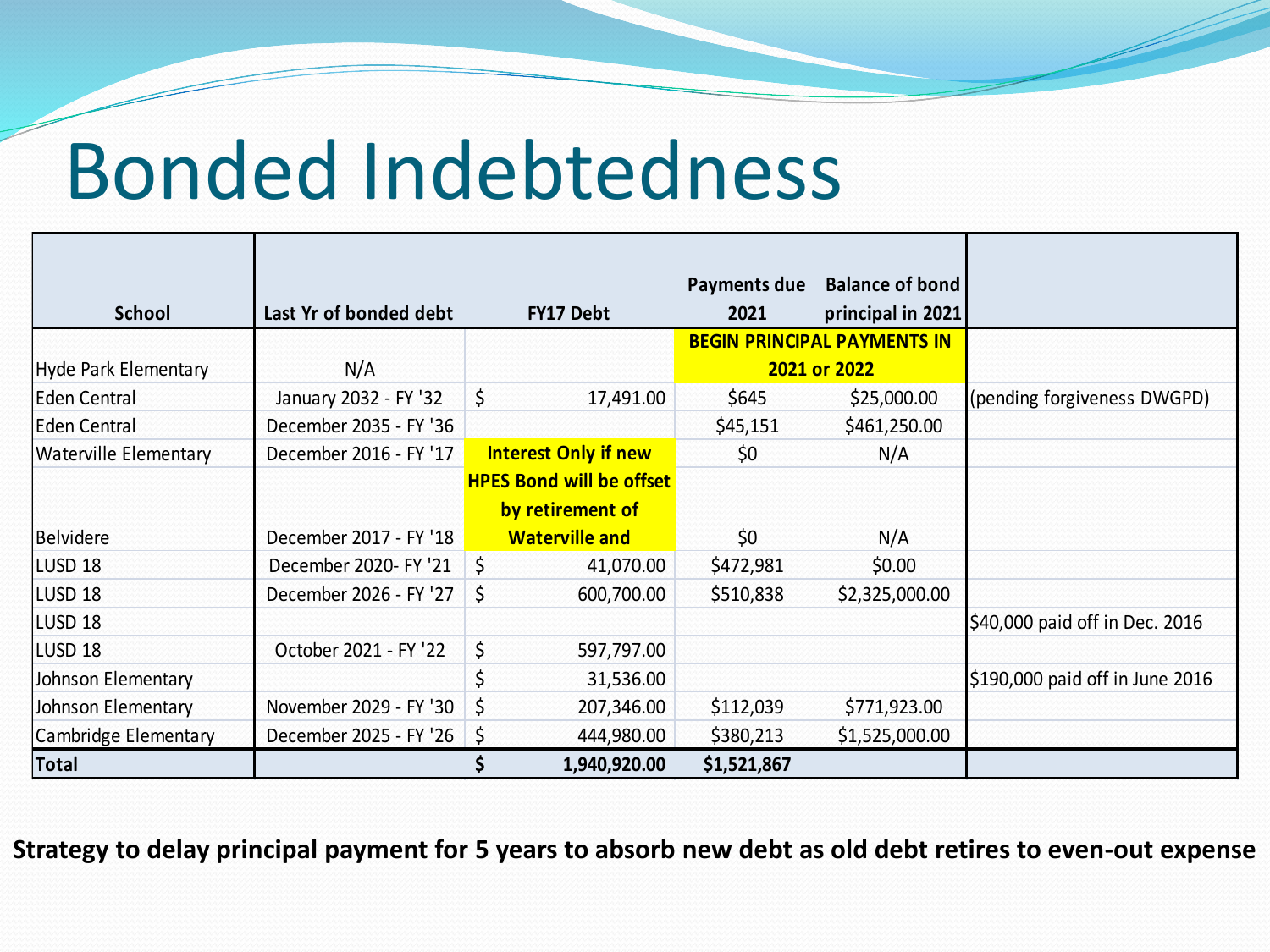## *Challenges: (Continued)*

- Miscellaneous:
	- What will Montpelier do? Will Act 46 be changed?
	- The new school board would have to "make good" on many of the potential benefits identified by the Committee
	- Once approved, the transition to a unified union district could be complicated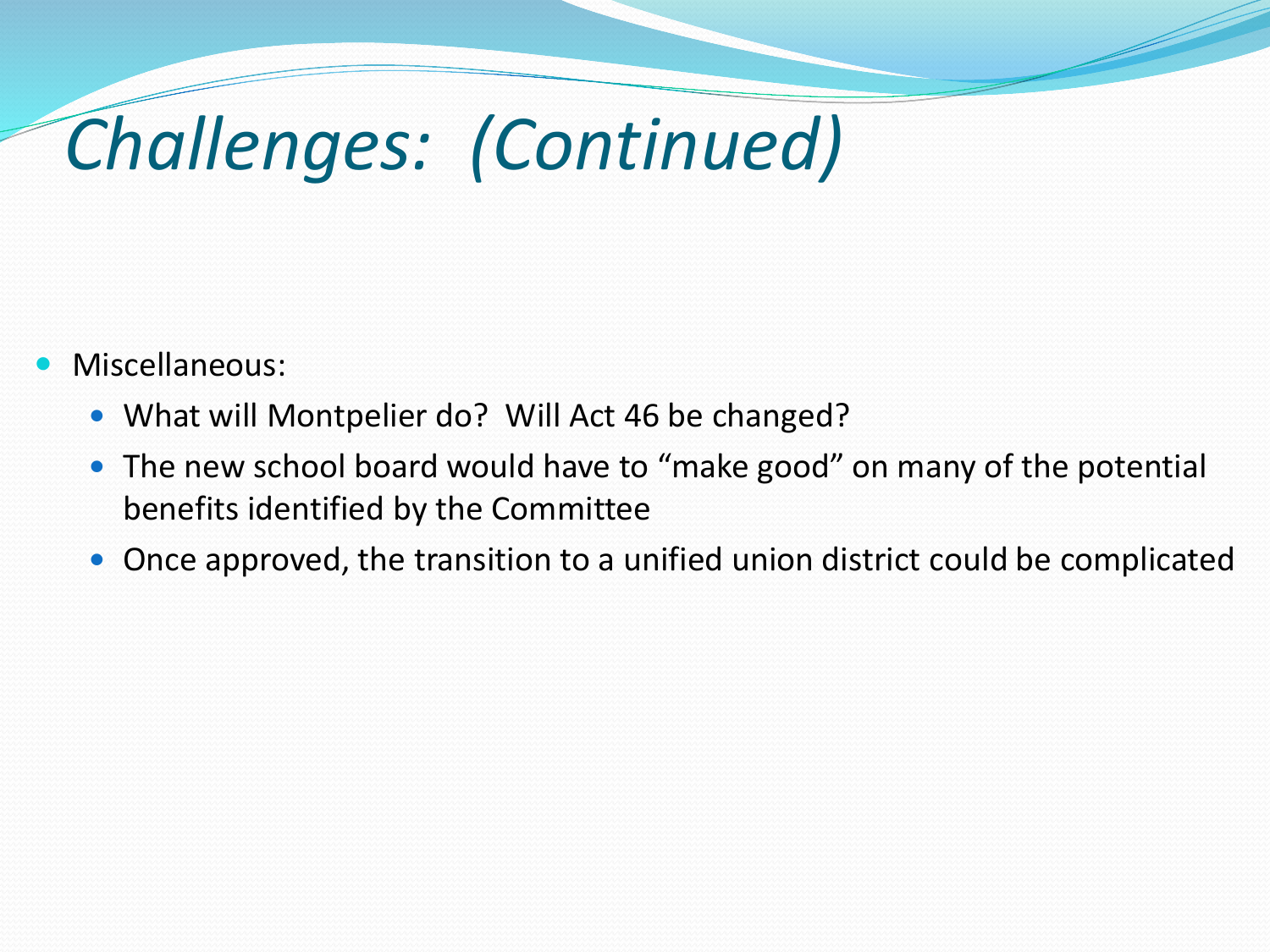### School Directors

| Town/District    | 1 Year Term | 2 Year Term | <b>3 Year Term</b> |  |
|------------------|-------------|-------------|--------------------|--|
| <b>Belvidere</b> |             |             |                    |  |
| Cambridge        |             |             |                    |  |
| Eden             |             |             |                    |  |
| <b>Hyde Park</b> |             |             |                    |  |
| Johnson          |             |             |                    |  |
| Waterville       |             |             |                    |  |

Petitions Required: 30 signatures or 1% of the registered voters Registered Voters can only sign same number of petitions as open seats Submit to Town Clerk no earlier than March 3, 2016, and no later than March 14, 2016.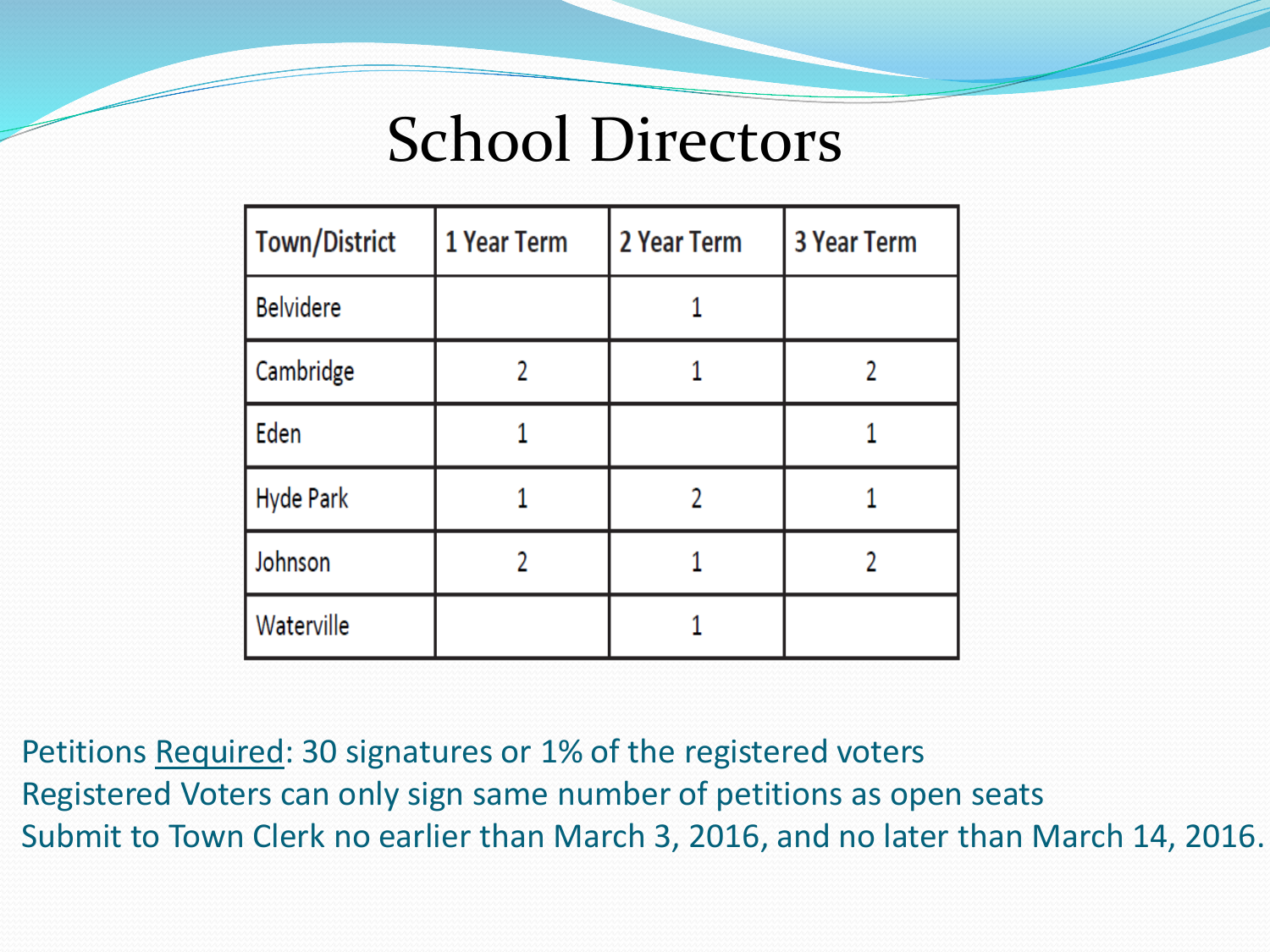### **Public Information Hearing Dates:**

 **Belvidere – April 5, 2016, 6:00 p.m., Belvidere Central School Multipurpose Room**

**Cambridge – April 6, 2016, 6:00 p.m., Cambridge Elementary School Gymnasium**

**Hyde Park – April 4, 2016, 6:00 p.m., Hyde Park Elementary School Library**

**Eden – April 7, 2016, 6:00 p.m., Eden Central School Gymnasium**

**Johnson – April 11, 2016, 6:00 p.m., Johnson Elementary School Library**

**Waterville – April 7, 2016, 7:00 p.m., Waterville Elementary School Gymnasium**